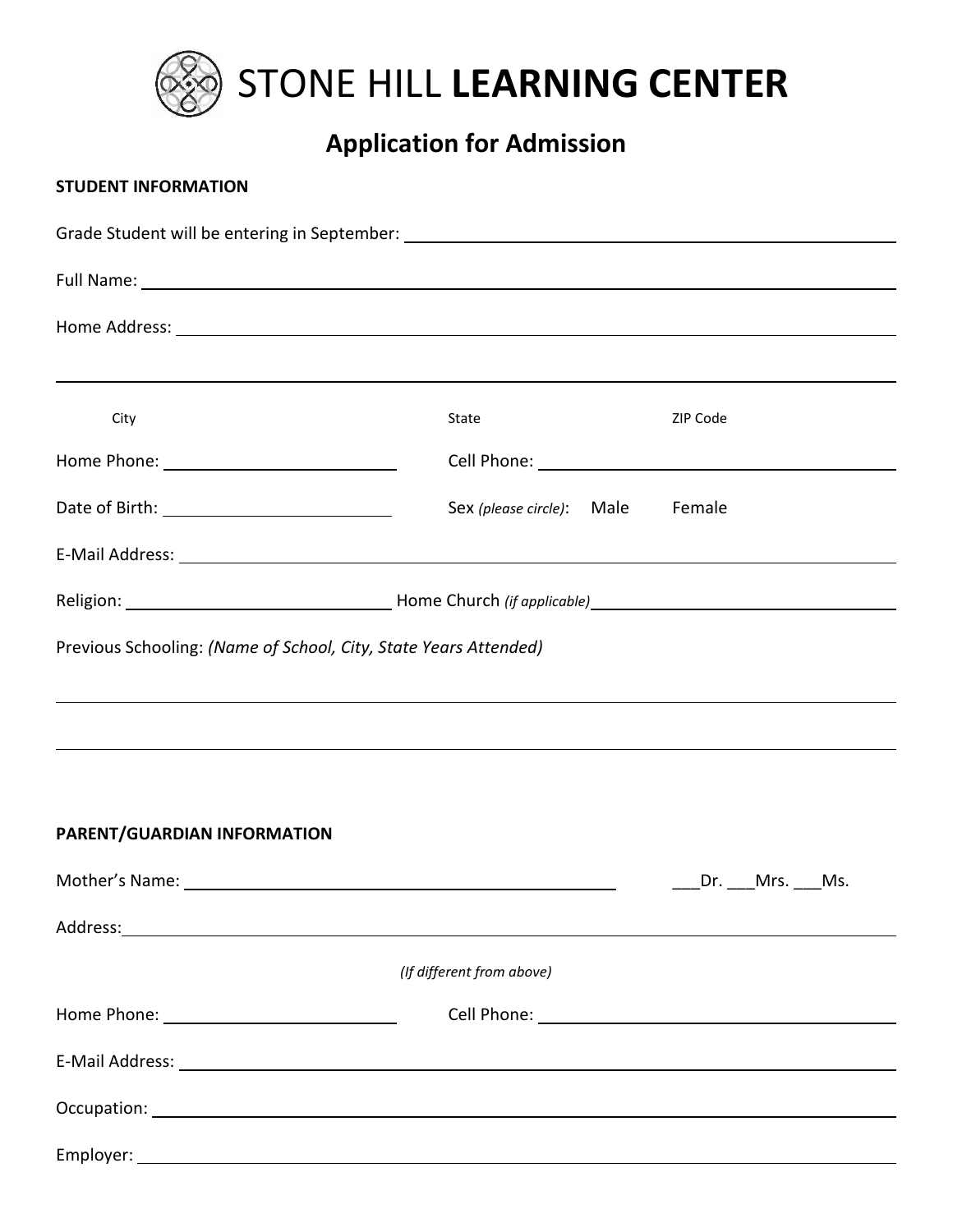|                                  |  |        | Father's Name: Name: Name and South Assembly and South Assembly and South Assembly and South Assembly and South Assembly and Assembly and Assembly and Assembly and Assembly and Assembly and Assembly and Assembly and Assemb                                                                                      |  | Dr. Mrs. Ms. |                         |  |
|----------------------------------|--|--------|---------------------------------------------------------------------------------------------------------------------------------------------------------------------------------------------------------------------------------------------------------------------------------------------------------------------|--|--------------|-------------------------|--|
|                                  |  |        |                                                                                                                                                                                                                                                                                                                     |  |              |                         |  |
| (If different from above)        |  |        |                                                                                                                                                                                                                                                                                                                     |  |              |                         |  |
|                                  |  |        |                                                                                                                                                                                                                                                                                                                     |  |              |                         |  |
|                                  |  |        | E-Mail Address: National Address: National Address: National Address: National Address: National Address: National Address: National Address: National Address: National Address: National Address: National Address: National                                                                                      |  |              |                         |  |
|                                  |  |        |                                                                                                                                                                                                                                                                                                                     |  |              |                         |  |
|                                  |  |        |                                                                                                                                                                                                                                                                                                                     |  |              |                         |  |
|                                  |  |        | Status of Parents: ____Married ____Separated ____Divorced ____Single _____Widowed<br>(father) and the contract of the contract of the contract of the contract of the contract of the contract of the contract of the contract of the contract of the contract of the contract of the contract of the contract of t |  |              |                         |  |
| <b>SIBLING INFORMATION</b>       |  |        |                                                                                                                                                                                                                                                                                                                     |  |              |                         |  |
|                                  |  |        |                                                                                                                                                                                                                                                                                                                     |  |              | _Age: _________________ |  |
| Sex (please circle): Male Female |  |        |                                                                                                                                                                                                                                                                                                                     |  |              |                         |  |
|                                  |  |        |                                                                                                                                                                                                                                                                                                                     |  |              |                         |  |
|                                  |  |        |                                                                                                                                                                                                                                                                                                                     |  |              | Age:                    |  |
| Sex (please circle): Male        |  | Female |                                                                                                                                                                                                                                                                                                                     |  |              |                         |  |
|                                  |  |        |                                                                                                                                                                                                                                                                                                                     |  |              |                         |  |
|                                  |  |        |                                                                                                                                                                                                                                                                                                                     |  |              |                         |  |
| Sex (please circle): Male        |  | Female |                                                                                                                                                                                                                                                                                                                     |  |              |                         |  |
|                                  |  |        |                                                                                                                                                                                                                                                                                                                     |  |              |                         |  |
|                                  |  |        | Name: Name:                                                                                                                                                                                                                                                                                                         |  |              |                         |  |
| Sex (please circle): Male        |  | Female |                                                                                                                                                                                                                                                                                                                     |  |              |                         |  |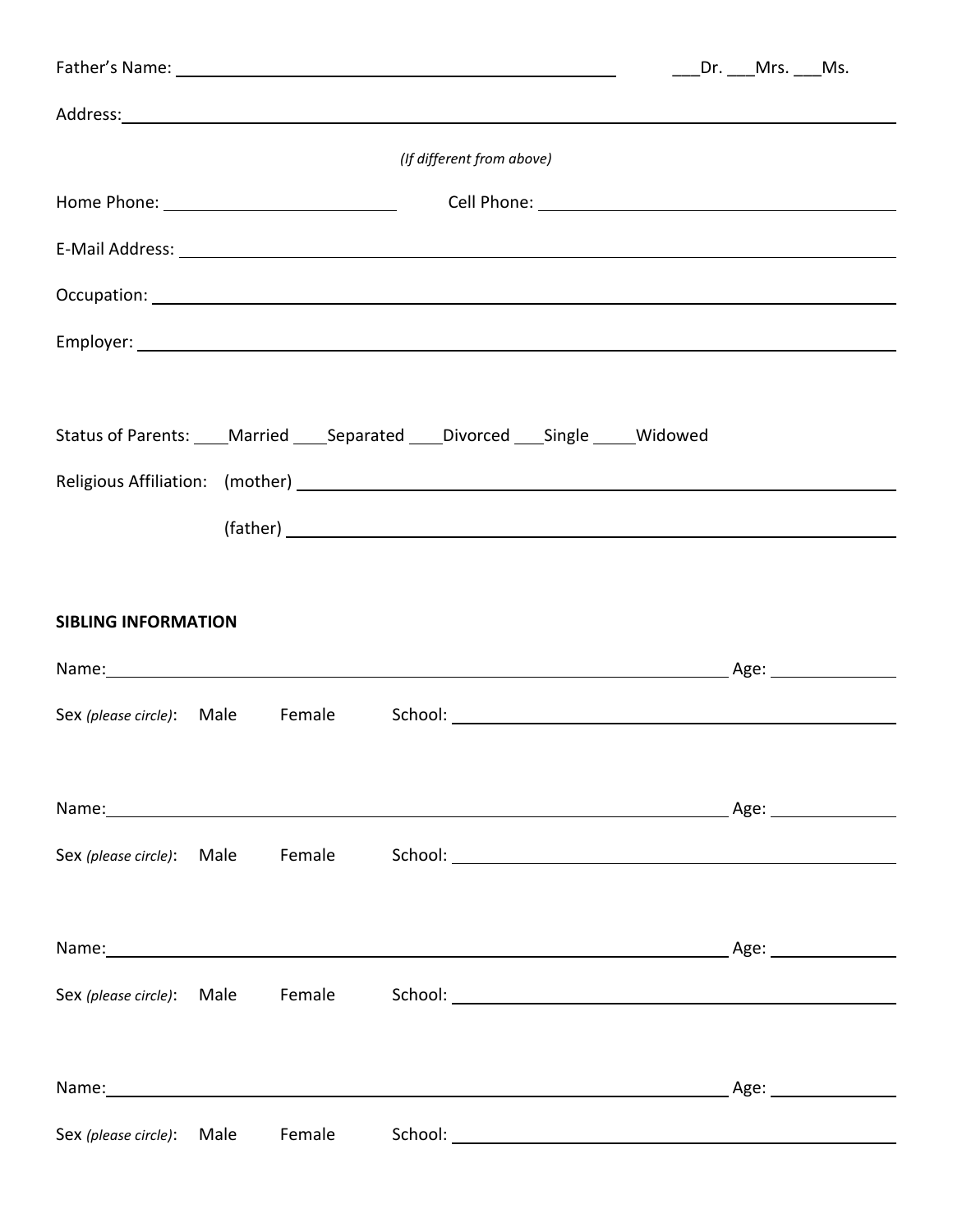## **PARENT'S QUESTIONS**

How did you learn about Stone Hill Learning Center?

How long have you homeschooled your child(ren), and what are your reasons for homeschooling?

How do you feel that Stone Hill Learning Center can help complement your homeschooling experience?

Does your child have any special needs (physical limitations, learning disabilities, allergies, or other health concerns, etc.)? Please explain:

How does your child interact in a group situation?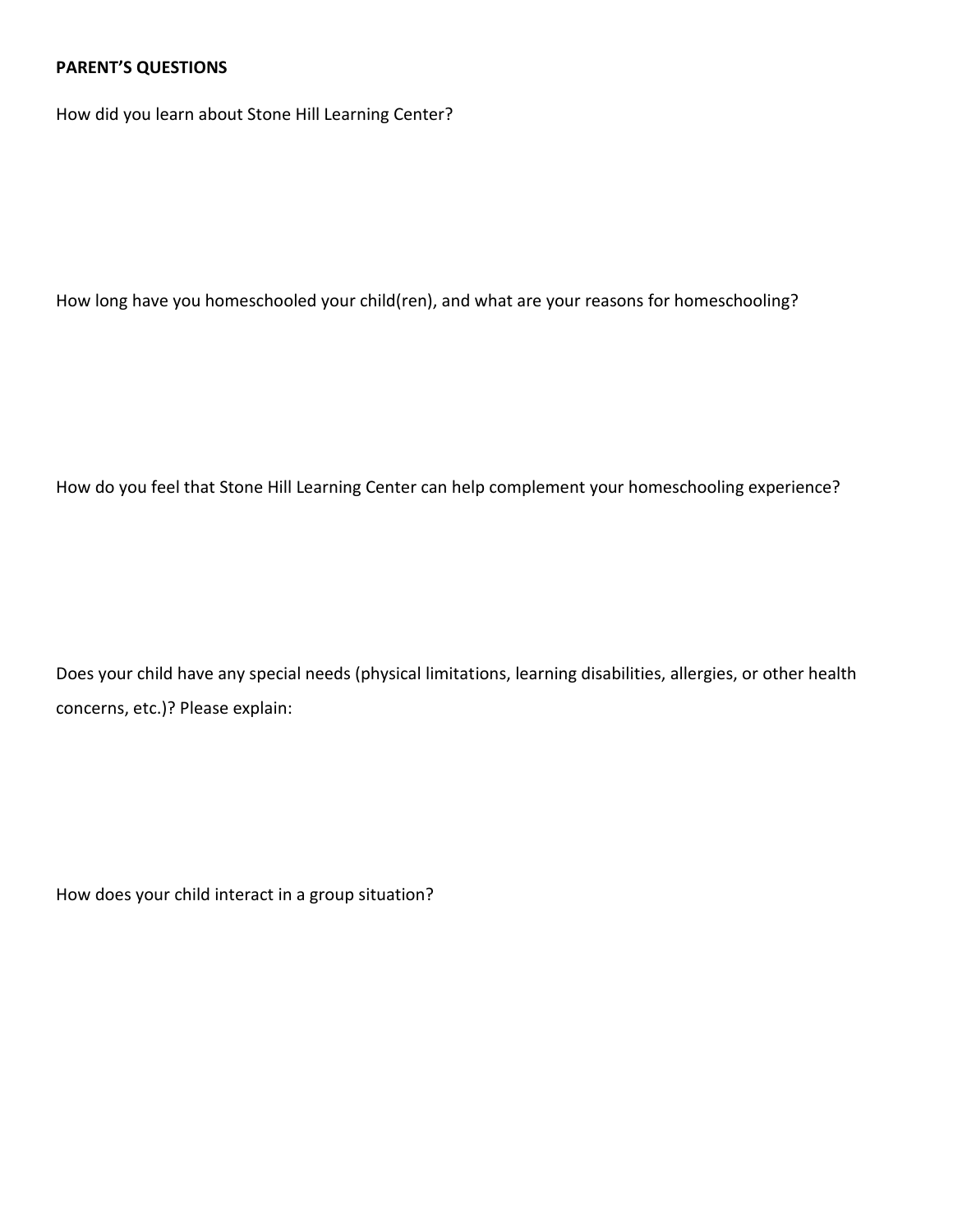## **STUDENT'S QUESTIONS**

What do you like to do during your free time? Do you have any special hobbies or interests?

What subject(s) do you like best and why

What subject(s) do you like least and why?

Is there anything else you would like us to know about you?